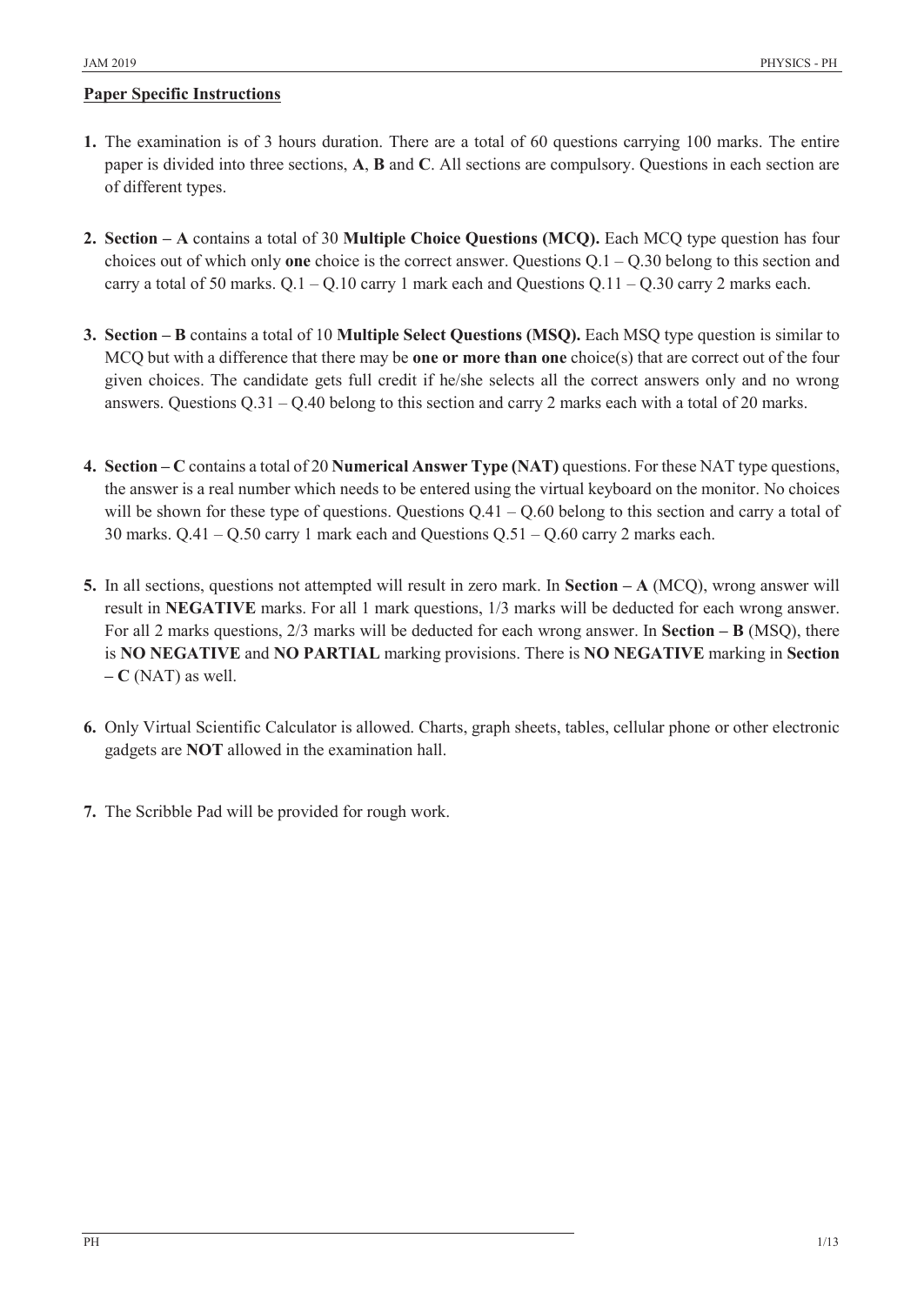# **SECTION – A**

#### **MULTIPLE CHOICE QUESTIONS (MCQ)**

### **Q. 1 ± Q.10 carry one mark each.**

- Q.1 The function  $f(x) \approx \frac{8x}{x^2+9}$  $\approx \frac{6x}{x^2+9}$  is continuous everywhere except at (A)  $x = 0$  (B)  $x = \pm 9$  (C)  $x = \pm 9i$  (D)  $x = \pm 3i$
- Q.2 A classical particle has total energy *E*. The plot of potential energy (*U*) as a function of distance  $(r)$  from the centre of force located at  $r = 0$  is shown in the figure. Which of the regions are forbidden for the particle?



Q.3 In the thermal neutron induced fission of  $^{235}U$ , the distribution of relative number of the observed fission fragments (Yield) versus mass number (*A*) is given by



Q.4 Which one of the following crystallographic planes represent (101) Miller indices of a cubic unit cell?

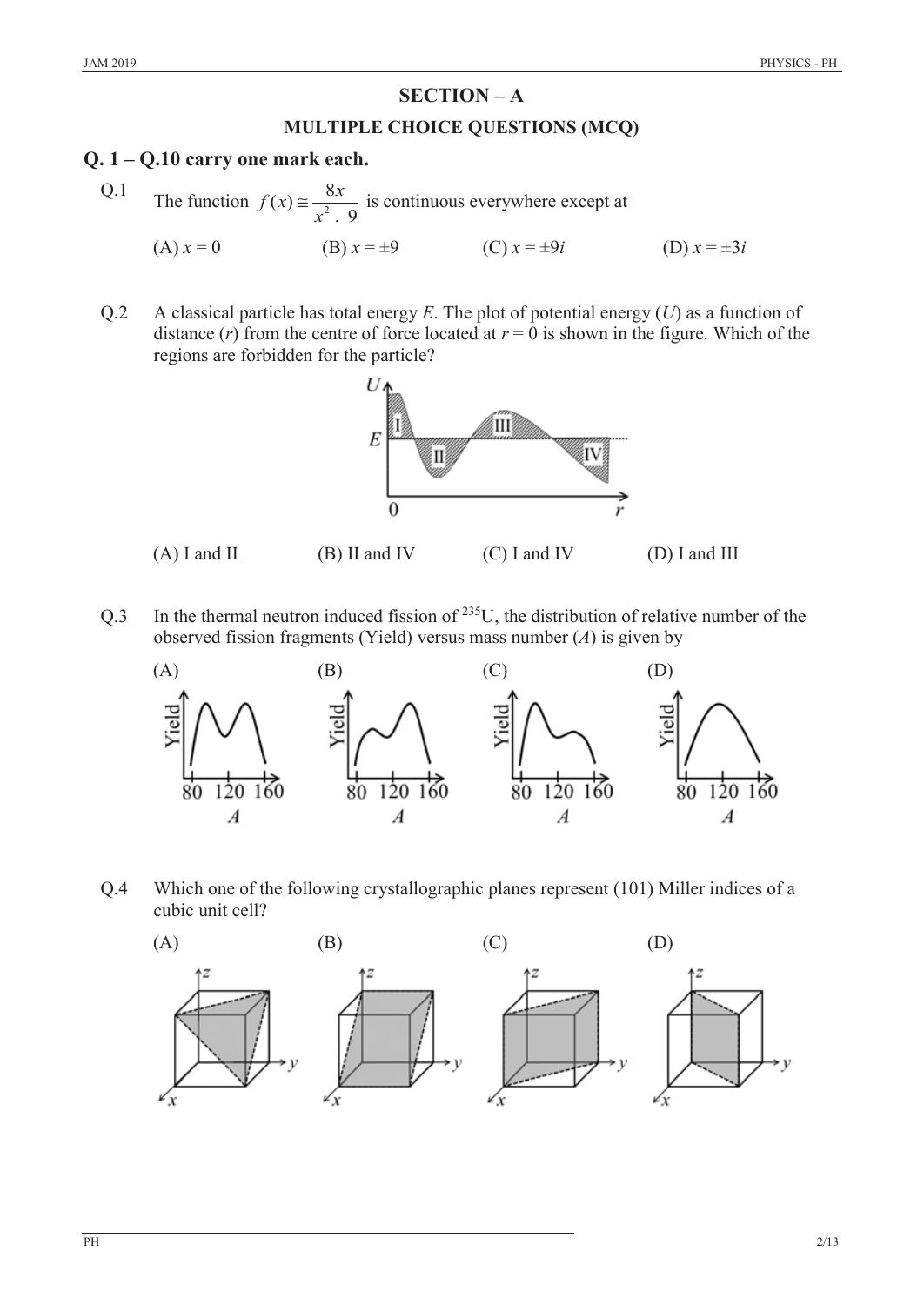Q.5 The Fermi-Dirac distribution function  $[n(\varepsilon)]$  is ( $k_B$  is the Boltzmann constant, T is the temperature and  $\varepsilon_F$  is the Fermi energy)

(A) (B) (C) 
$$
n(\varepsilon) = \frac{1}{\frac{\varepsilon - \varepsilon_F}{\varepsilon k_B T} - 1}
$$
 (B) (C) (D) 
$$
n(\varepsilon) = \frac{1}{\frac{\varepsilon_F - \varepsilon}{\varepsilon k_B T} - 1}
$$
 (D) 
$$
n(\varepsilon) = \frac{1}{\frac{\varepsilon - \varepsilon_F}{\varepsilon k_B T} + 1}
$$
 (D) 
$$
n(\varepsilon) = \frac{1}{\frac{\varepsilon_F - \varepsilon}{\varepsilon k_B T} + 1}
$$

Q.6 If  $\iota$  (*x,y,z*) is a scalar function which satisfies the Laplace equation, then the gradient of  $\iota$  is

- (A) Solenoidal and irrotational (B) Solenoidal but not irrotational
- (C) Irrotational but not solenoidal (D) Neither solenoidal nor irrotational
- Q.7 In a heat engine based on the Carnot cycle, heat is added to the working substance at constant

(A) Entropy (B) Pressure (C) Temperature (D) Volume

Q.8 Isothermal compressibility is given by

(A) 
$$
\frac{1}{V} \left| \frac{F}{F} \frac{F}{F} \right|_T
$$
 (B)  $\frac{1}{P} \left| \frac{F}{F} \frac{F}{F} \right|_T$  (C)  $0 \frac{1}{V} \left| \frac{F}{F} \frac{F}{F} \right|_T$  (D)  $0 \frac{1}{P} \left| \frac{F}{F} \frac{F}{F} \right|_T$ 

Q.9 For using a transistor as an amplifier, choose the correct option regarding the resistances of base-emitter  $(R_{BE})$  and base-collector  $(R_{BC})$  junctions

- (A) Both  $R_{BE}$  and  $R_{BC}$  are very low (B) Very low  $R_{BE}$  and very high  $R_{BC}$ 
	-
- (C) Very high *RBE* and very low *RBC* (D) Both *RBE* and *RBC* are very high
- -

Q.10 A unit vector perpendicular to the plane containing  $\vec{A} \equiv \hat{i}$ .  $\hat{j} \, 0 \, 2\hat{k}$  and  $\vec{B} \equiv 2\hat{i} \, 0 \, \hat{j}$ .  $\hat{k}$  is

(A) 
$$
\frac{1}{\sqrt{26}}(0\hat{i} \cdot 3\hat{j} \cdot 04\hat{k})
$$
  
\n(B)  $\frac{1}{\sqrt{19}}(0\hat{i} \cdot 3\hat{j} \cdot 03\hat{k})$   
\n(C)  $\frac{1}{\sqrt{35}}(0\hat{i} \cdot 5\hat{j} \cdot 03\hat{k})$   
\n(D)  $\frac{1}{\sqrt{35}}(0\hat{i} \cdot 05\hat{j} \cdot 03\hat{k})$ 

# **Q. 11 ± Q. 30 carry two marks each.**

- Q.11 A thin lens of refractive index 3/2 is kept inside a liquid of refractive index 4/3. If the focal length of the lens in air is 10 cm, then its focal length inside the liquid is
	- (A) 10 cm (B) 30 cm (C) 40 cm (D) 50 cm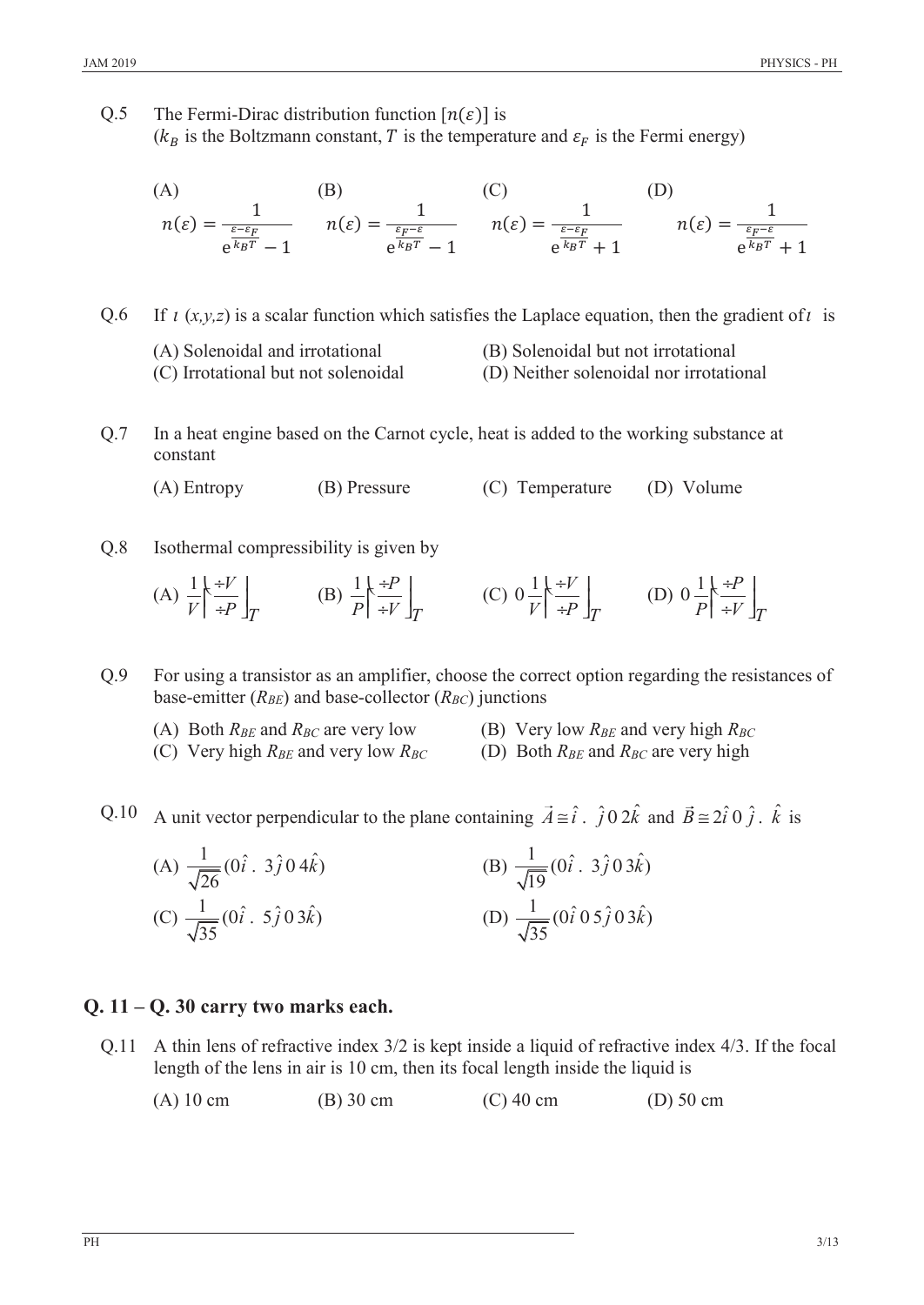| Q.12 | The eigenvalues of $\begin{bmatrix} 3 & i & 0 \\ 0 & 3 & 0 \\ 0 & 0 & 6 \end{bmatrix}$ are |  |                                   |                    |                    |
|------|--------------------------------------------------------------------------------------------|--|-----------------------------------|--------------------|--------------------|
|      | $(A)$ 2, 4 and 6                                                                           |  | (B) 2 <i>i</i> , 4 <i>i</i> and 6 | (C) $2i$ , 4 and 8 | (D) $0, 4$ and $8$ |

Q.13 For a quantum particle confined inside a cubic box of side *L*, the ground state energy is given by *E*0. The energy of the first excited state is

(A)  $2E_0$  (B)  $\sqrt{2} E_0$  (C)  $3E_0$  (D)  $6E_0$ 

Q.14 A small spherical ball having charge *q* and mass *m*, is tied to a thin massless nonconducting string of length *l*. The other end of the string is fixed to an infinitely extended thin non-conducting sheet with uniform surface charge density  $\varpi$ . Under equilibrium, the string makes an angle 45° with the sheet as shown in the figure. Then  $\bar{\omega}$  is given by (*g* is the acceleration due to gravity and  $\eta_0$  is the permittivity of free space)

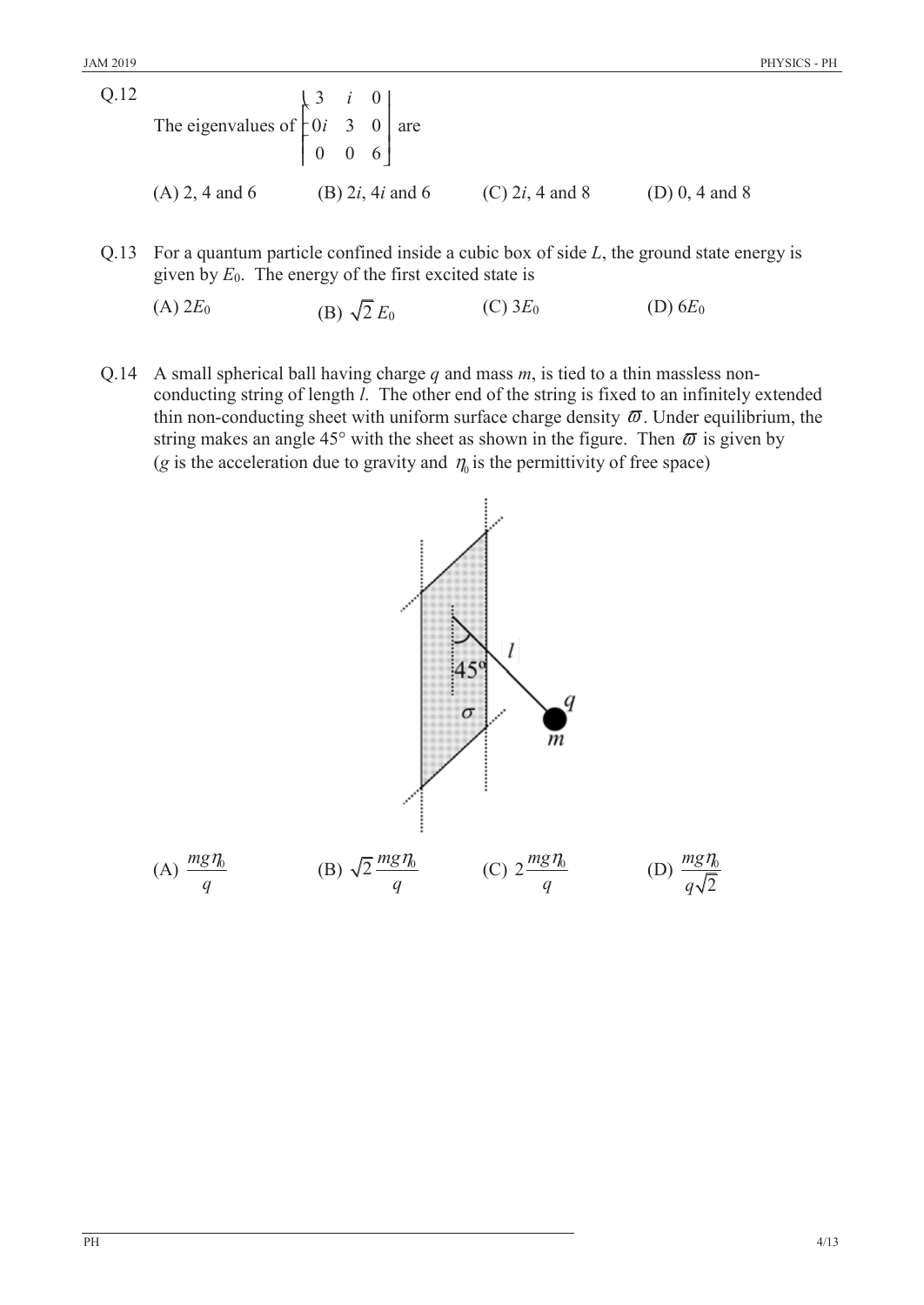Q.15 Consider the normal incidence of a plane electromagnetic wave with electric field given by  $\vec{E} \equiv E_0 \exp \frac{f}{k} (k_1 z \cdot 0 \cdot \zeta t)$   $\hat{x}$  over an interface at  $z = 0$  separating two media [wave velocities  $v_1$  and  $v_2$  ( $v_2 > v_1$ ) and wave vectors  $k_1$  and  $k_2$ , respectively] as shown in figure. The magnetic field vector of the reflected wave is  $(\zeta$  is the angular frequency)

ŷ  $\frac{v_2}{k_2}$  Medium 2 Medium 1  $\frac{1}{2}$  $\frac{E_0}{\exp \frac{1}{2}(k_1 z \cdot 0 \cdot \zeta t)} \cdot \frac{1}{\hat{y}}$  $\frac{E_0}{\cosh \omega} \exp \frac{1}{2} i (0 k_1 z 0 \zeta t) \overline{\hat{y}}$ (A)  $\frac{L_0}{L}$  exp  $\underline{\dot{u}}(k_1 z \ 0 \ \zeta t)$ .  $0 \zeta t$ )  $\hat{y}$  (B)  $\frac{L_0}{v} \exp \pm (0 k_1 z 0 \zeta t)$  $0k_1z\,0\,\zeta$ *v v* 1 1 (C)  $\frac{0E_0}{\mu} \exp \frac{i}{2} (0k_1 z 0 \zeta t) \bar{\hat{y}}$  $\frac{0E_0}{\sqrt{2}} \exp \frac{1}{2}(0k_1z \ 0 \ \zeta t) \ \frac{\nabla}{\hat{y}}$  (D)  $\frac{0E_0}{\sqrt{2}} \exp \frac{1}{2}(k_1z \ 0 \ \zeta t)$  $\frac{0E_0}{\exp \underline{\mathrm{i}}(k_1z)}$   $\zeta$  $\frac{E_0}{\exp \underline{\mathrm{i}}(k_1 z \cdot 0 \cdot \zeta t)} \cdot \overline{\hat{y}}$ *v v* 1 1

Q.16 The output of following logic circuit can be simplified to



- Q.17 A red star having radius  $r_R$  at a temperature  $T_R$  and a white star having radius  $r_W$  at a temperature  $T_W$ , radiate the same total power. If these stars radiate as perfect black bodies, then
	- (A)  $r_R > r_W$  and  $T_R > T_W$  (B)  $r_R < r_W$  and  $T_R > T_W$ (C)  $r_R > r_W$  and  $T_R < T_W$  (D)  $r_R < r_W$  and  $T_R < T_W$
- Q.18 The mass per unit length of a rod (length 2 m) varies as  $\rho = 3x \text{ kg/m}$ . The moment of inertia  $(\text{in kg m}^2)$  of the rod about a perpendicular-axis passing through the tip of the rod  $(\text{at } x = 0)$ is
	- (A) 10 (B) 12 (C) 14 (D) 16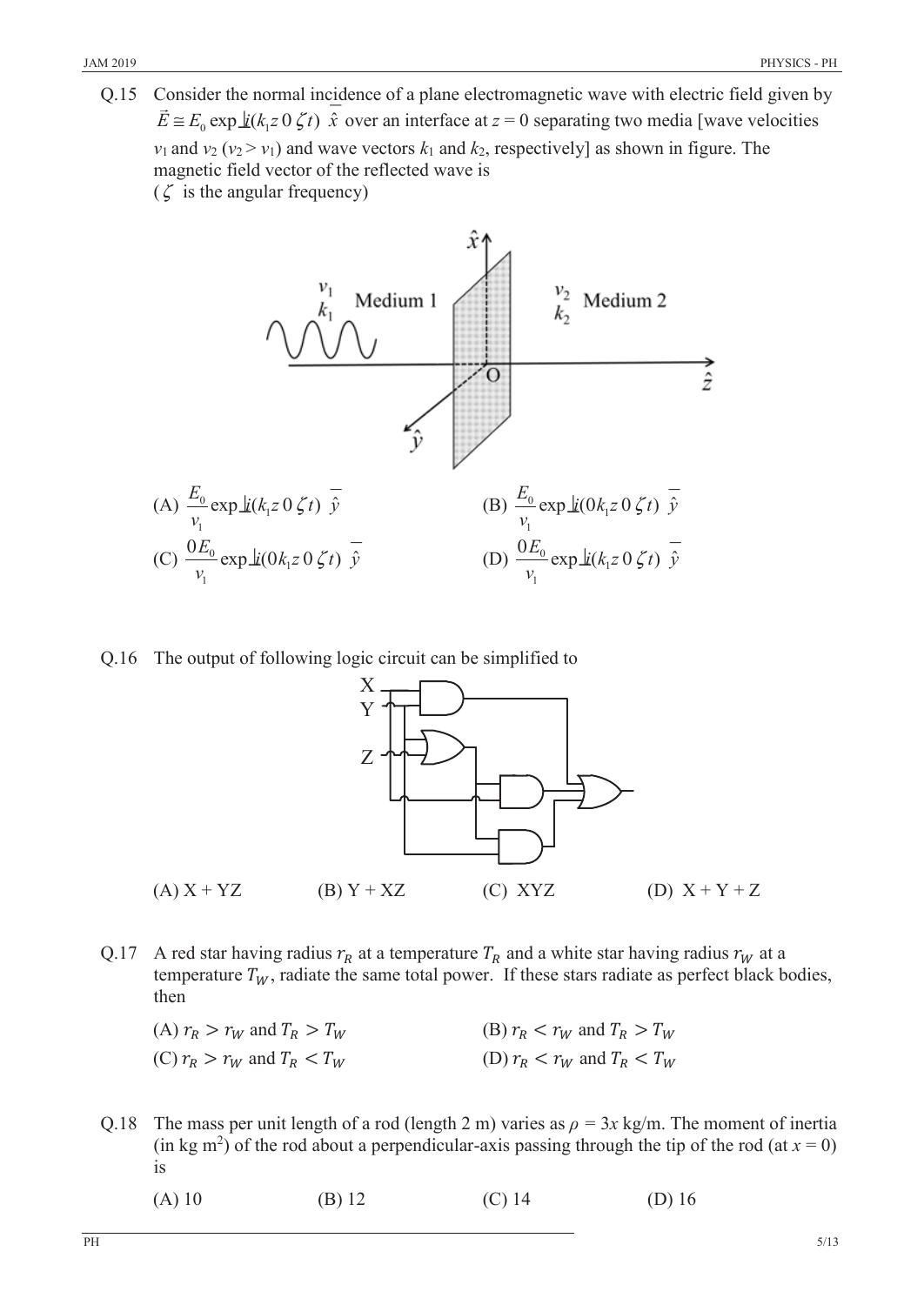Q.19 For a forward biased p-n junction diode, which one of the following energy-band diagrams is correct?

 $(\epsilon_F$  is the Fermi energy)



- Q.20 The amount of work done to increase the speed of an electron from *c*/3 to 2*c*/3 is  $(c = 3 \times 10^8 \text{ m/s}$  and rest mass of electron is 0.511 MeV)
	- (A) 56.50 keV (B) 143.58 keV (C) 168.20 keV (D) 511.00 keV
- Q.21 The location of  $Cs<sup>+</sup>$  and  $Cl<sup>-</sup>$  ions inside the unit cell of CsCl crystal is shown in the figure. The Bravais lattice of CsCl is



- 
- (A) simple cubic (B) body centered orthorhombic
- 
- (C) face centered cubic (D) base centered orthorhombic
- Q.22 A  $\gamma$ -ray photon emitted from a <sup>137</sup>Cs source collides with an electron at rest. If the Compton shift of the photon is  $3.25 \times 10^{-13}$  m, then the scattering angle is closest to (Planck's constant  $h = 6.626 \times 10^{-34}$  J s, electron mass  $m_e = 9.109 \times 10^{-31}$  kg and velocity of light in free space  $c = 3 \times 10^8$  m/s)
	- (A)  $45^{\circ}$  (B)  $60^{\circ}$  (C)  $30^{\circ}$  (D)  $90^{\circ}$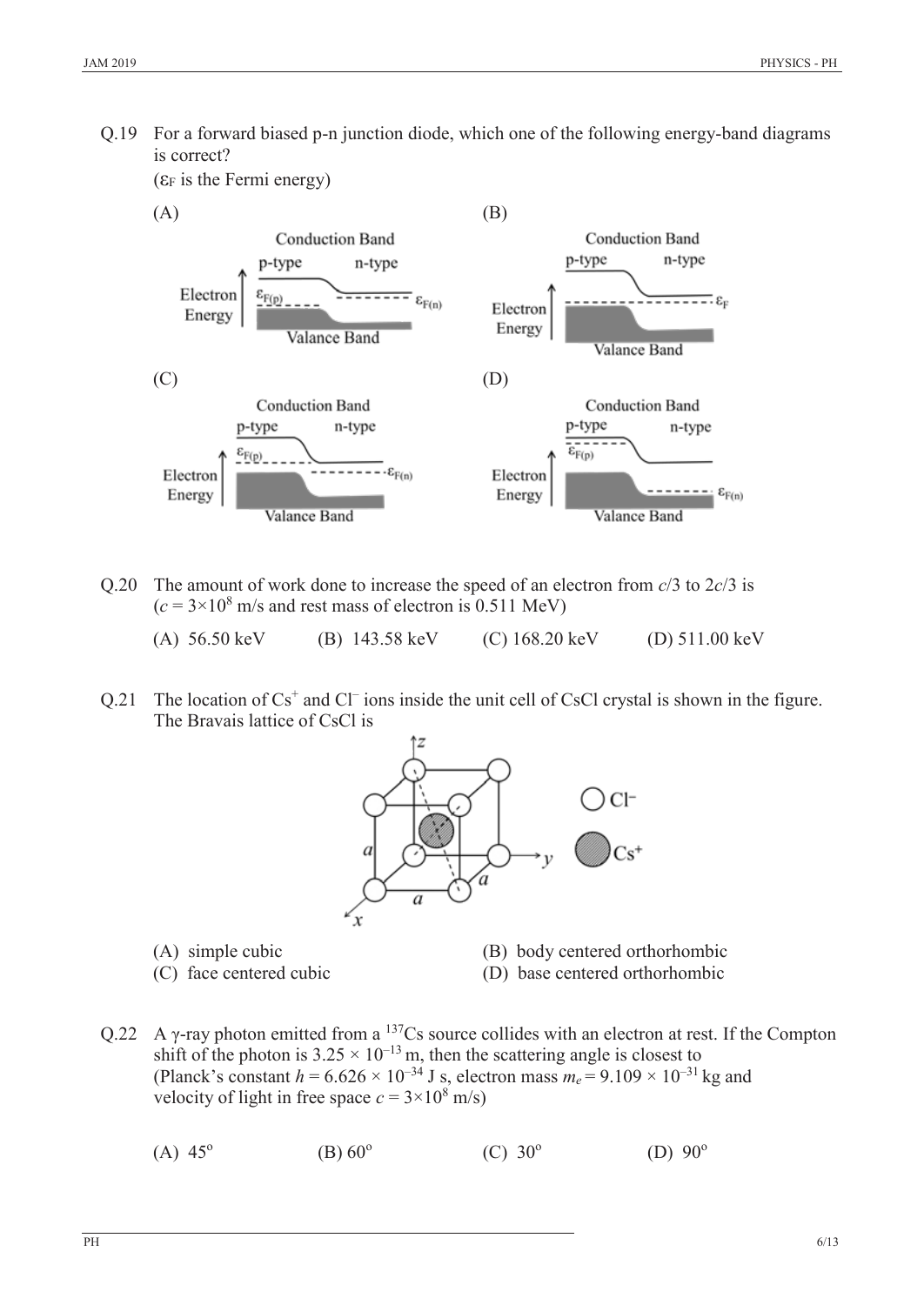- Q.23 During free expansion of an ideal gas under adiabatic condition, the internal energy of the gas
	-
	-
	- (A) Decreases (B) Initially decreases and then increases
	- (C) Increases (D) Remains constant
- Q.24 In the given phase diagram for a pure substance, regions I, II, III, IV, respectively represent



- (A) Vapor, Gas, Solid, Liquid (B) Gas, Vapor, Liquid, Solid (C) Gas, Liquid, Vapor, Solid (D) Vapor, Gas, Liquid, Solid
- 
- Q.25 Light of wavelength  $\lambda$  (in free space) propagates through a dispersive medium with refractive index  $n(\lambda) = 1.5 + 0.6\lambda$ . The group velocity of a wave travelling inside this medium in units of  $10^8$  m/s is

(A) 1.5 (B) 2.0 (C) 3.0 (D) 4.0

- Q.26 The maximum number of intensity minima that can be observed in the Fraunhofer diffraction pattern of a single slit (width 10  $\mu$ m) illuminated by a laser beam (wavelength  $0.630 \mu m$ ) will be
	- (A) 4 (B) 7 (C) 12 (D) 15
- Q.27 During the charging of a capacitor C in a series RC circuit, the typical variations in the magnitude of the charge  $q(t)$  deposited on one of the capacitor plates, and the current  $i(t)$  in the circuit, respectively are best represented by



(A) Fig. I and Fig. II (B) Fig. I and Fig. IV (C) Fig. III and Fig. II (D) Fig. III and Fig. IV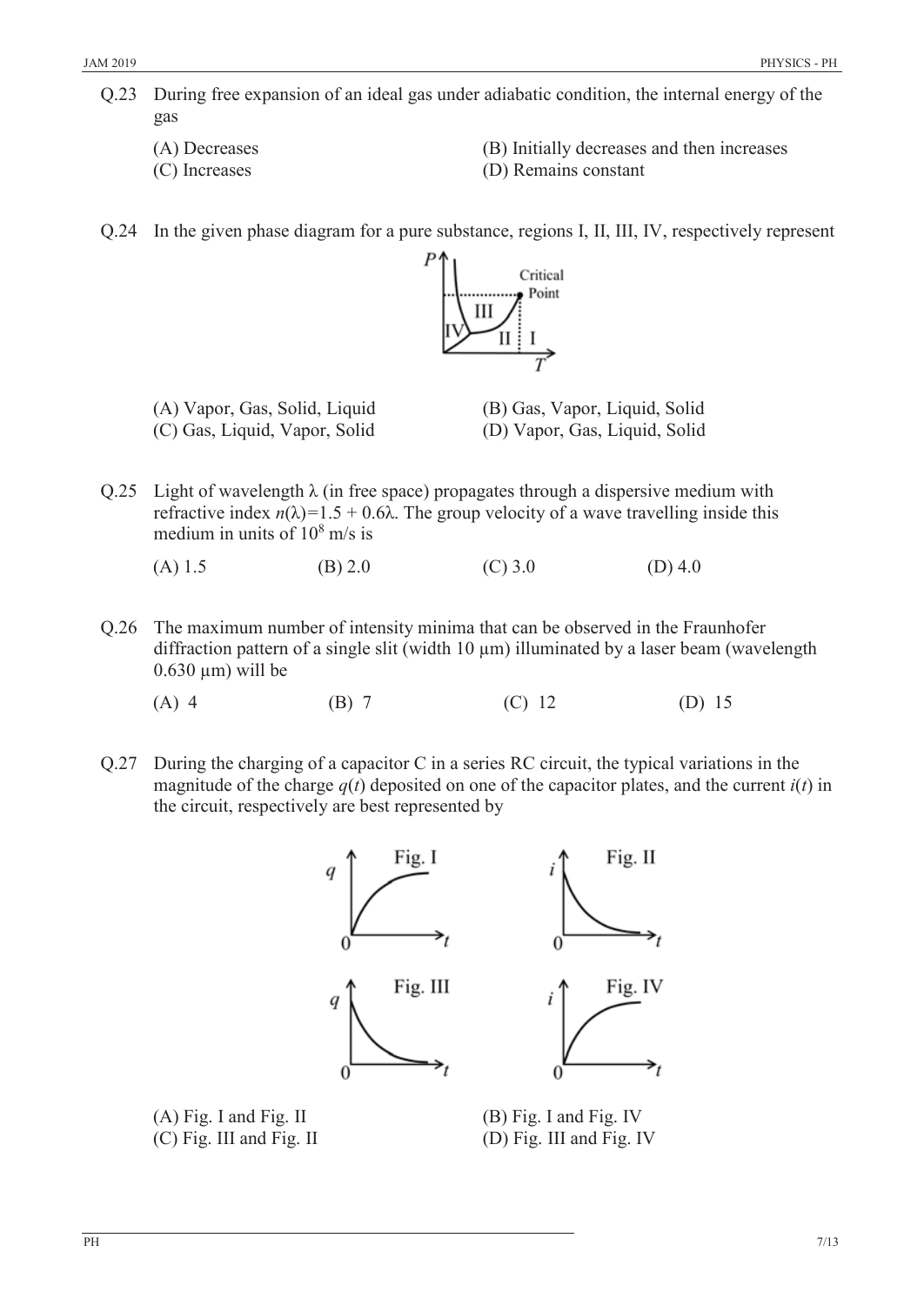$Q.28$  Which one of the following is an impossible magnetic field  $\vec{B}$ ?

(A) 
$$
\vec{B} \approx 3x^2z^2\hat{x} \cdot 02xz^3\hat{z}
$$
  
\n(B)  $\vec{B} \approx 02xy \hat{x} \cdot yz^2\hat{y} \cdot \begin{bmatrix} 2yz \cdot 0\frac{z^3}{3} \end{bmatrix} \hat{z}$   
\n(C)  $\vec{B} \approx +xz \cdot 4y, \hat{x} \cdot 0yx^3\hat{y} \cdot \begin{bmatrix} x^3z \cdot 0\frac{z^2}{2} \end{bmatrix} \hat{z}$   
\n(D)  $\vec{B} \approx 06xz \hat{x} \cdot 3yz^2\hat{y}$ 

- Q.29 If the motion of a particle is described by  $x = 5 \cos(8\pi t)$ ,  $y = 5 \sin(8\pi t)$  and  $z = 5t$ , then the trajectory of the particle is
	- (A) Circular (B) Elliptical (C) Helical (D) Spiral
- Q.30 A ball of mass *m* is falling freely under gravity through a viscous medium in which the drag force is proportional to the instantaneous velocity  $v$  of the ball. Neglecting the buoyancy force of the medium, which one of the following figures best describes the variation of *v* as a function of time *t*?



# **SECTION - B**

### **MULTIPLE SELECT QUESTIONS (MSQ)**

### **Q. 31 ± Q. 40 carry two marks each.**

- Q.31 The relation between the nuclear radius (*R*) and the mass number (*A*), given by  $R = 1.2 A^{1/3}$  fm, implies that
	- (A) The central density of nuclei is independent of *A*
	- (B) The volume energy per nucleon is a constant
	- (C) The attractive part of the nuclear force has a long range
	- (D) The nuclear force is charge dependent
- Q.32 Consider an object moving with a velocity  $\vec{v}$  in a frame which rotates with a constant angular velocity  $\vec{\omega}$ . The Coriolis force experienced by the object is
	- (A) along  $\vec{v}$
	- (B) along  $\vec{\omega}$
	- (C) perpendicular to both  $\vec{v}$  and  $\vec{\omega}$
	- (D) always directed towards the axis of rotation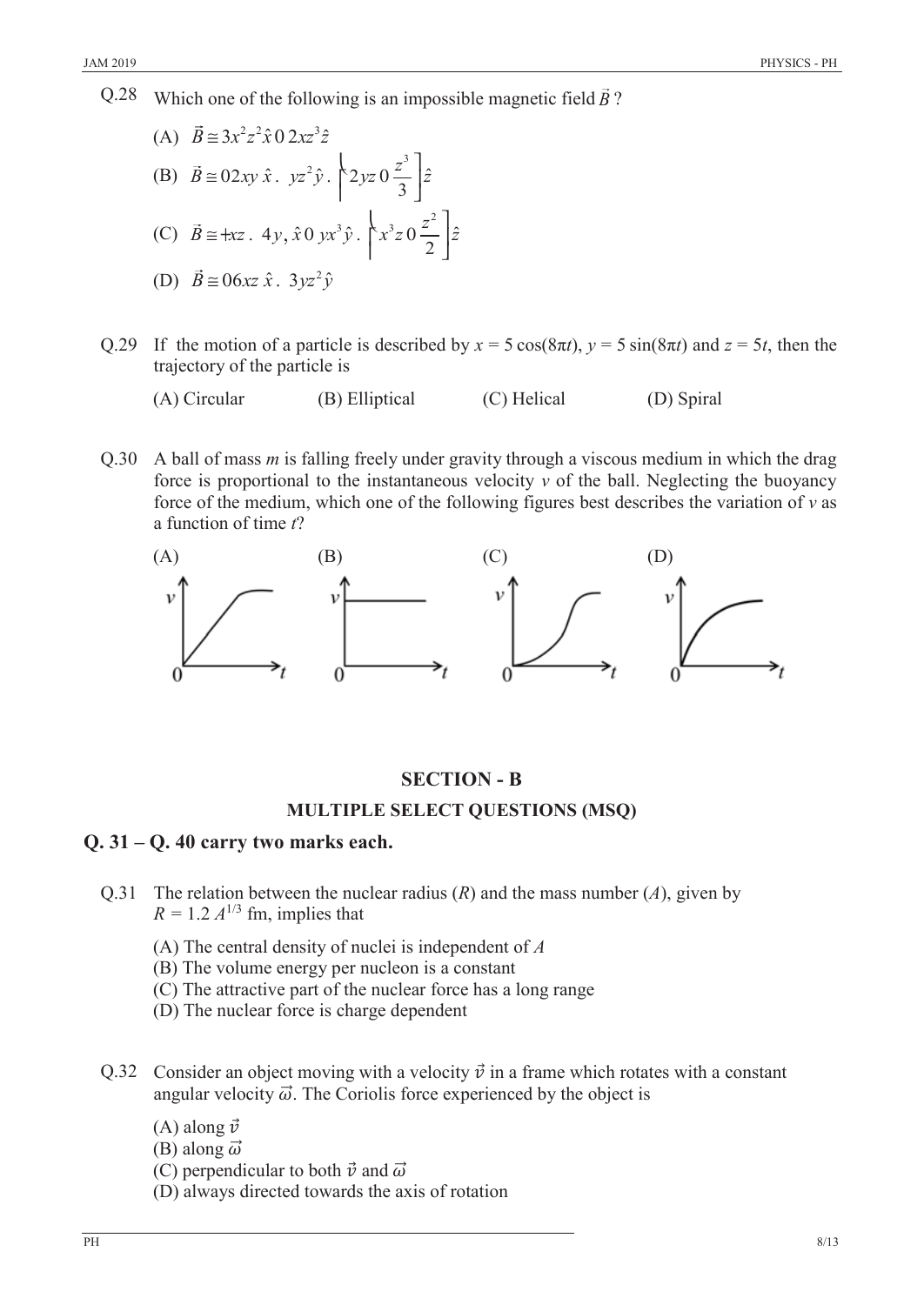- Q.33 The gradient of a scalar field  $S(x, y, z)$  has the following characteristic(s).
	- (A) Line integral of a gradient is path-independent
	- (B) Closed line integral of a gradient is zero
	- (C) Gradient of *S* is a measure of the maximum rate of change in the field *S*
	- (D) Gradient of *S* is a scalar quantity
- Q.34 A thermodynamic system is described by the *P, V, T* coordinates. Choose the valid expression(s) for the system.

(A) 
$$
\begin{aligned}\n\left(\frac{+P}{+V}\right]_T &\left(\frac{+V}{+T}\right]_P \cong 0 \left(\frac{+P}{+T}\right)_V\n\end{aligned}
$$
\n(B) 
$$
\begin{aligned}\n\left(\frac{+P}{+V}\right]_T &\left(\frac{+V}{+T}\right)_P \cong \left(\frac{+P}{+T}\right)_V\n\end{aligned}
$$
\n(C) 
$$
\begin{aligned}\n\left(\frac{+V}{+T}\right)_{P} &\left(\frac{+V}{+T}\right)_{P} \cong 0 \left(\frac{+V}{+P}\right)_T\n\end{aligned}
$$
\n(D) 
$$
\begin{aligned}\n\left(\frac{+V}{+T}\right)_{P} &\left(\frac{+T}{+P}\right)_{V} \cong \left(\frac{+V}{+P}\right)_T\n\end{aligned}
$$

- Q.35 Which of the following statement(s) is/are true?
	- (A)Newton's laws of motion and Maxwell's equations are both invariant under Lorentz transformations.
	- (B) Newton's laws of motion and Maxwell's equations are both invariant under Galilean transformations.
	- (C) Newton's laws of motion are invariant under Galilean transformations and Maxwell's equations are invariant under Lorentz transformations.
	- (D)Newton's laws of motion are invariant under Lorentz transformations and Maxwell's equations are invariant under Galilean transformations.
- Q.36 For an underdamped harmonic oscillator with velocity *v*(*t*),
	- (A) Rate of energy dissipation varies linearly with *v*(*t*)
	- (B) Rate of energy dissipation varies as square of *v*(*t*)
	- (C) The reduction in the oscillator frequency, compared to the undamped case, is independent of  $v(t)$
	- (D) For weak damping, the amplitude decays exponentially to zero
- Q.37 Out of the following statements, choose the correct option(s) about a perfect conductor.
	- (A) The conductor has an equipotential surface
	- (B) Net charge, if any, resides only on the surface of conductor
	- (C) Electric field cannot exist inside the conductor
	- (D) Just outside the conductor, the electric field is always perpendicular to its surface
- Q.38 In the X-ray diffraction pattern recorded for a simple cubic solid (lattice parameter  $a = 1 \text{ Å}$ ) using X rays of wavelength 1 Å, the first order diffraction peak(s) would appear for the

| $(A)$ (100) planes | $(B)$ (112) planes |
|--------------------|--------------------|
| $(C)$ (210) planes | $(D)$ (220) planes |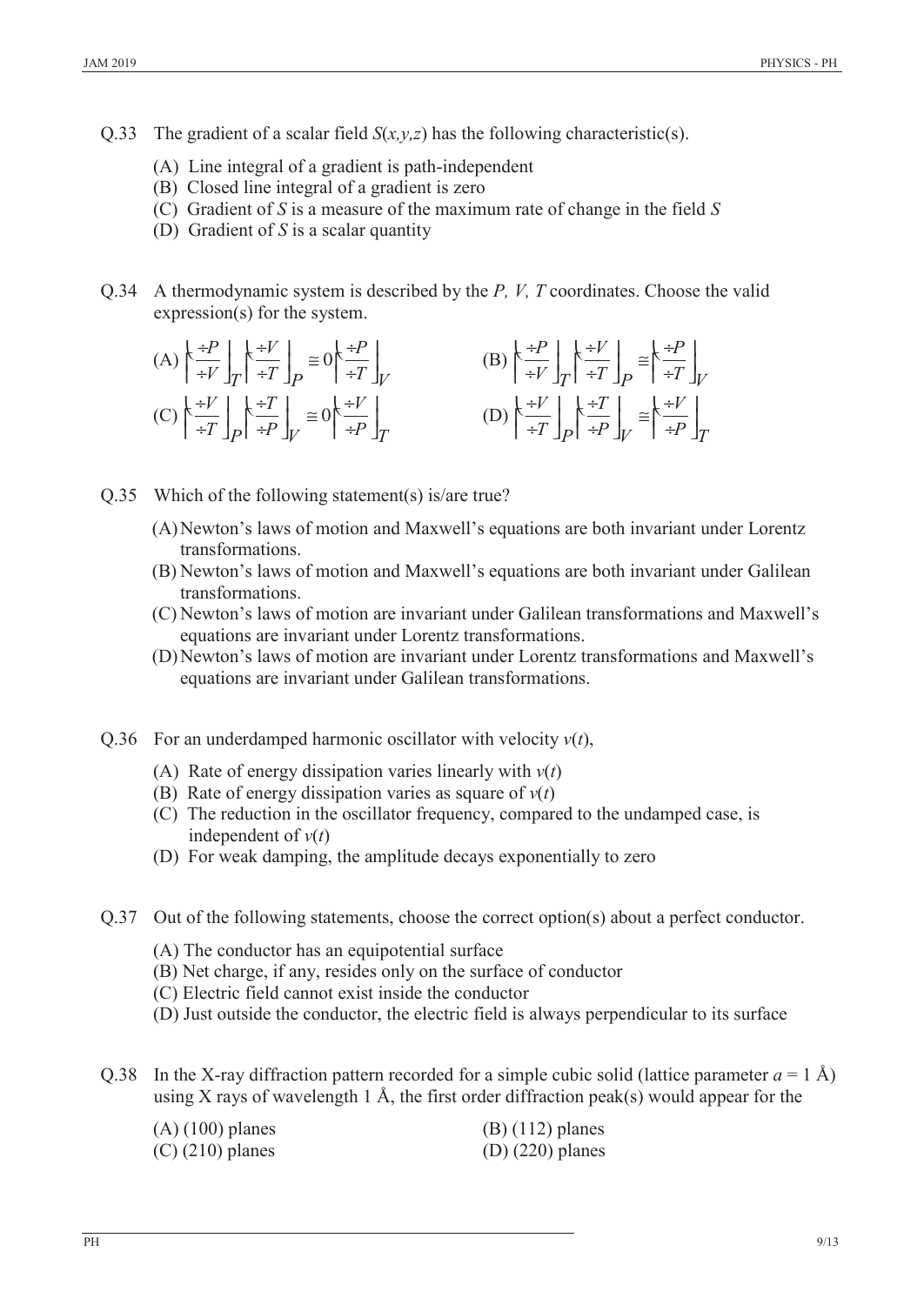Q.39 Consider a classical particle subjected to an attractive inverse-square force field. The total energy of the particle is E and the eccentricity is  $\varepsilon$ . The particle will follow a parabolic orbit if

| (A) $E > 0$ and $\epsilon = 1$ | (B) $E < 0$ and $\epsilon < 1$    |
|--------------------------------|-----------------------------------|
| (C) $E = 0$ and $\epsilon = 1$ | (D) $E < 0$ and $\varepsilon = 1$ |

Q.40 An atomic nucleus X with half-life  $T_X$  decays to a nucleus Y, which has half-life  $T_Y$ . The condition(s) for secular equilibrium is(are)

(A)  $T_X \cong T_Y$  (B)  $T_X \leq T_Y$  (C)  $T_X \ll T_Y$  (D)  $T_X \gg T_Y$ 

# **SECTION ± C**

## **NUMERICAL ANSWER TYPE (NAT)**

## **Q. 41 ± Q. 50 carry one mark each.**

- Q.41 In a typical human body, the amount of radioactive <sup>40</sup>K is  $3.24 \times 10^{-5}$  percent of its mass. The activity due to <sup>40</sup>K in a human body of mass 70 kg is  $kBq$ . (Round off to 2 decimal places) (Half-life of <sup>40</sup>K = 3.942  $\times$  10<sup>16</sup> s, Avogadro's number  $N_A$  = 6.022  $\times$  10<sup>23</sup> mol<sup>-1</sup>)
- Q.42 Sodium (Na) exhibits body-centered-cubic (BCC) crystal structure with atomic radius 0.186 nm. The lattice parameter of Na unit cell is mm. (Round off to 2 decimal places)
- Q.43 Light of wavelength 680 nm is incident normally on a diffraction grating having 4000 lines/cm. The diffraction angle (in degrees) corresponding to the third-order maximum is (Round off to 2 decimal places)

Q.44 Two gases having molecular diameters  $D_1$  and  $D_2$ , and mean free paths  $o_1$  and  $o_2$ , respectively, are trapped separately in identical containers. If  $D_2 = 2D_1$ , then  $O_1/O_2 =$ (Assume there is no change in other thermodynamic parameters)

Q.45 An object of 2 cm height is placed at a distance of 30 cm in front of a concave mirror with radius of curvature 40 cm. The height of the image is cm.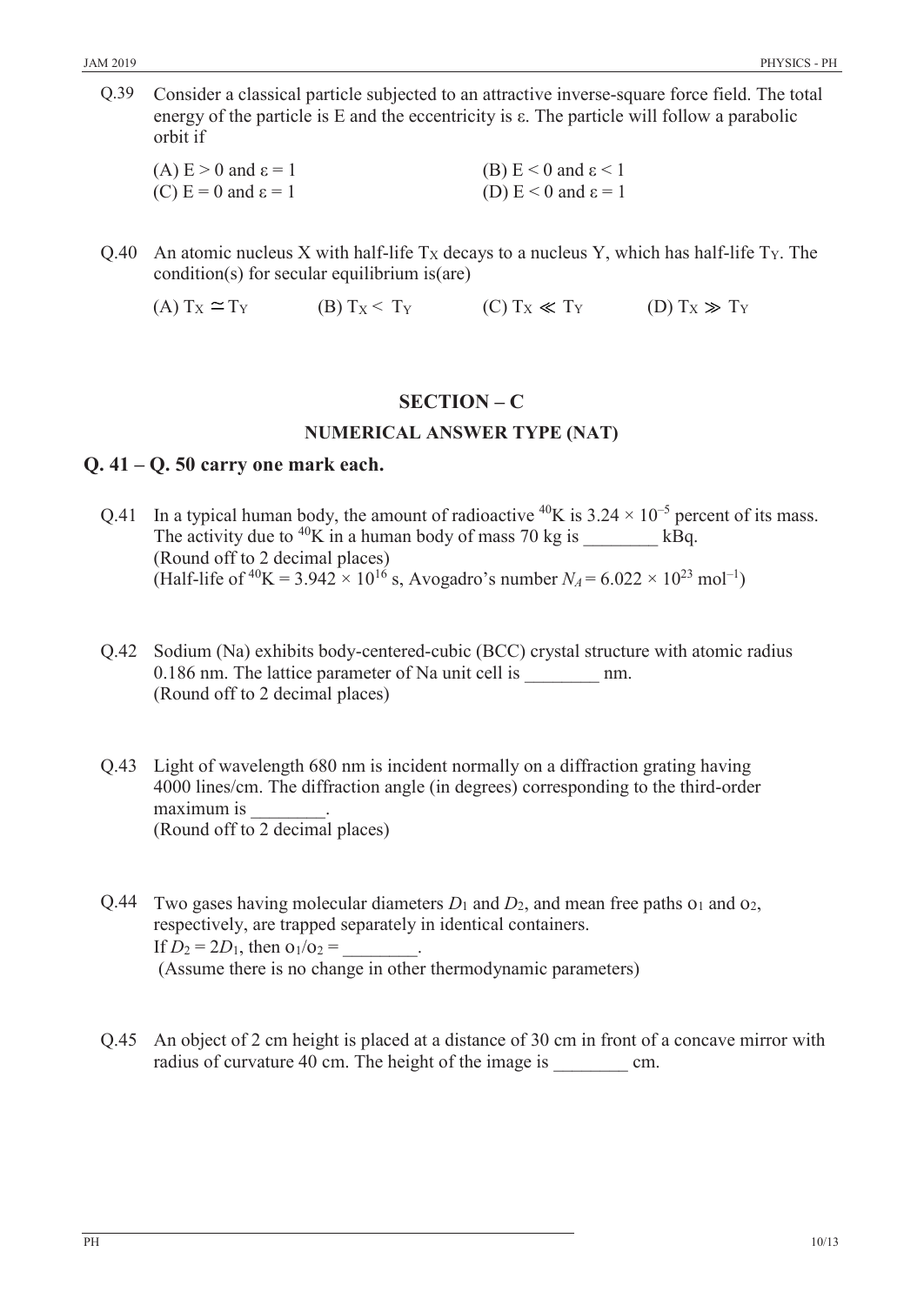Q.46 The flux of the function  $\vec{F} \approx (y^2)\hat{x}$ .  $(3xy \cdot 0z^2)\hat{y}$ .  $(4yz)\hat{z}$  passing through the surface ABCD along  $\hat{n}$  is (Round off to 2 decimal places)



- Q.47 The electrostatic energy (in units of  $^{\prime}$ 1  $4\sigma\eta$ J) of a uniformly charged spherical shell of total charge 5 C and radius 4 m is (Round off to 3 decimal places)
- Q.48 An infinitely long very thin straight wire carries uniform line charge density  $8\pi \times 10^{-2}$  C/m. The magnitude of electric displacement vector at a point located 20 mm away from the axis of the wire is  $\frac{C}{m^2}$ .
- Q.49 The  $7<sup>th</sup>$  bright fringe in the Young's double slit experiment using a light of wavelength 550 nm shifts to the central maxima after covering the two slits with two sheets of different refractive indices  $n_1$  and  $n_2$  but having same thickness 6  $\mu$ m. The value of  $|n_1-n_2|$  is

 $\overline{\phantom{a}}$ (Round off to 2 decimal places)

Q.50 For the input voltage  $V_i = (200 \text{ mV}) \sin (400t)$ , the amplitude of the output voltage (V<sub>0</sub>) of the given OPAMP circuit is  $V$ . (Round off to 2 decimal places)

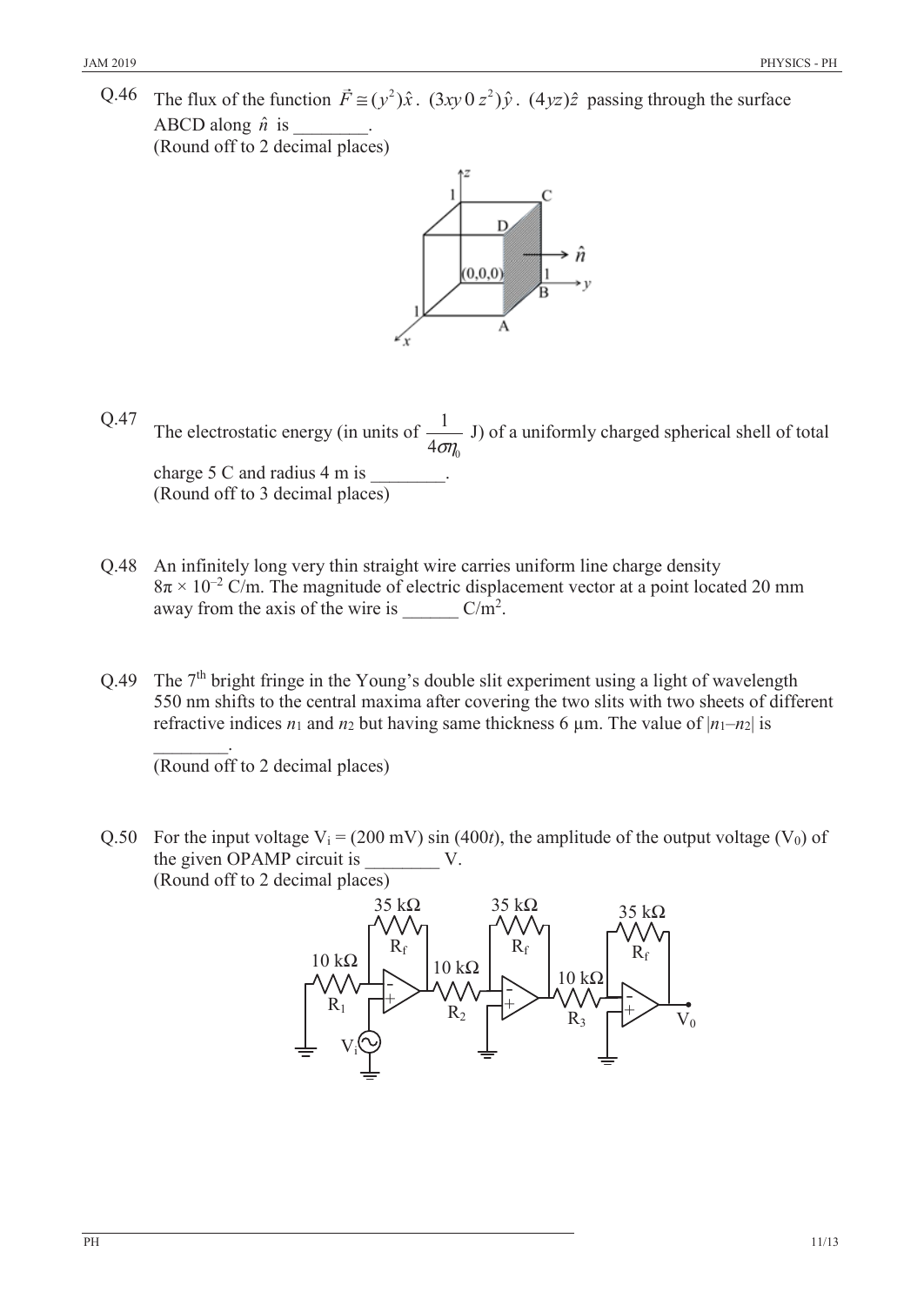## **Q. 51 ± Q. 60 carry two marks each.**

Q.51 The value of emitter current in the given circuit is  $\mu A$ . (Round off to 1 decimal place)



Q.52  
The value of 
$$
\begin{vmatrix} 3 & i \\ j & \pm z^2 \end{vmatrix} + \overline{z}^2, \frac{dz}{dz} \begin{vmatrix} 2 \\ 1 \end{vmatrix}
$$
, along the line  $3y \approx x$ , where  $z \approx x$ . *iy* is \_\_\_\_\_\_\_.

(Round off to 1 decimal place)

- Q.53 If the wavelength of  $K\alpha_2 X$ -ray line of an element is 1.544Å, then the atomic number (*Z*) of the element is (Rydberg constant R =  $1.097 \times 10^7$  m<sup>-1</sup> and velocity of light  $c = 3 \times 10^8$  m/s)
- Q.54 A proton is confined within a nucleus of size  $10^{-13}$  cm. The uncertainty in its velocity is  $\times$  10<sup>8</sup> m/s. (Round off to 2 decimal places) (Planck's constant  $h = 6.626 \times 10^{-34}$  J s and proton mass  $m_p = 1.672 \times 10^{-27}$  kg)

Q.55 Given the wave function of a particle /  $(x) \approx \sqrt{\frac{2}{x}} \sin \left( \frac{\sigma}{x} x \right)$ /  $(x) \approx \sqrt{\frac{2}{L}} \sin \left( \frac{\sigma}{L} x \right)$  for  $0 < x < L$  and 0 elsewhere, the probability of finding the particle between  $x = 0$  and  $x = L/2$  is  $\qquad \qquad$ . (Round off to 1 decimal place)